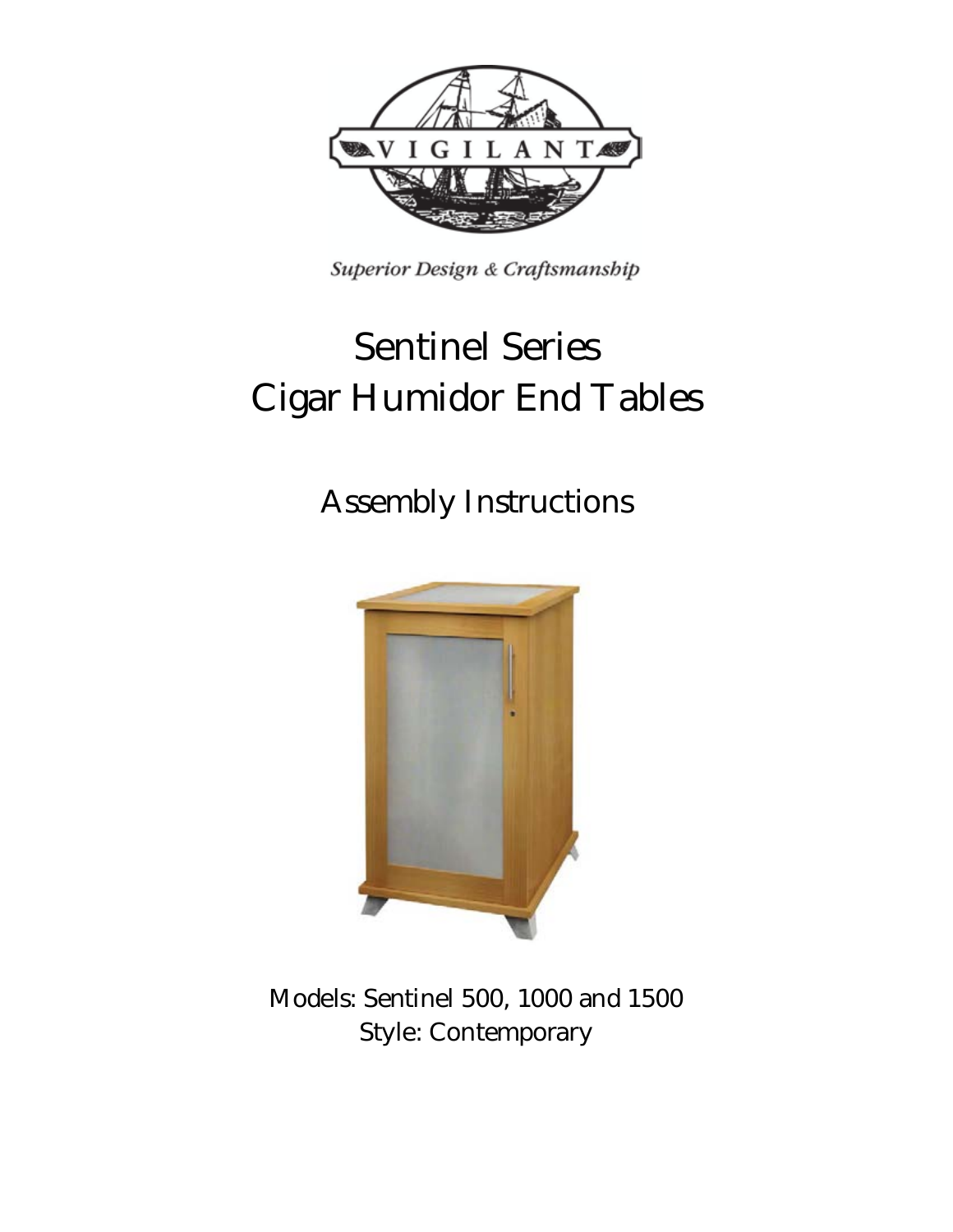## **SENTINEL ASSEMBLY INSTRUCTIONS**

Congratulations! You have purchased a superior cigar humidor. These humidors have been specifically designed to properly store your cigars. Please call toll free 888.812.4427 if you have any questions or problems.

Tools Required: - Phillips Head Screw Driver - Power Drill - 3/16" Drill Bit



PARTS LIST 1 table top, glass or wood 1 sub-top panel 1 sub-bottom panel 1 bottom panel with legs 1 left side panel 1 right side panel 1 back panel (with power cord hole) 1 adjustable shelf 1 reversible door, left or right hinge location Door pull bar with screws 4 locator dowels 1 humidification system Hardware: 8 – 1 ¼" round head washer screws 12 – Connector studs 2 – hinges with hinge plates (attached) 4 – shelf pins 1 – Power cord grommet 2 – modesty blocks 6 – 1" wood screws (for modesty blocks) 2 keys

Paper template for door handle placement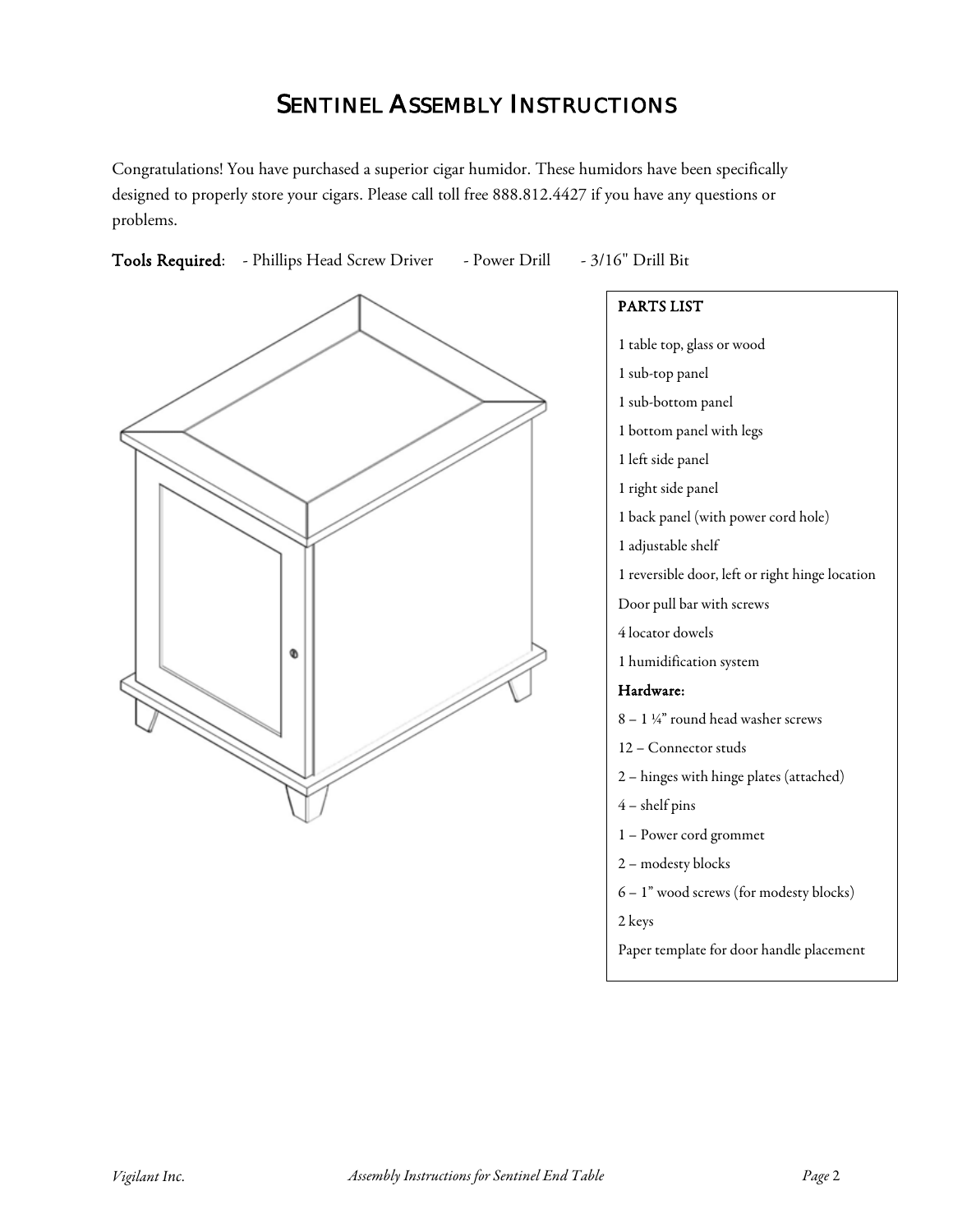## **CABINET PARTS**

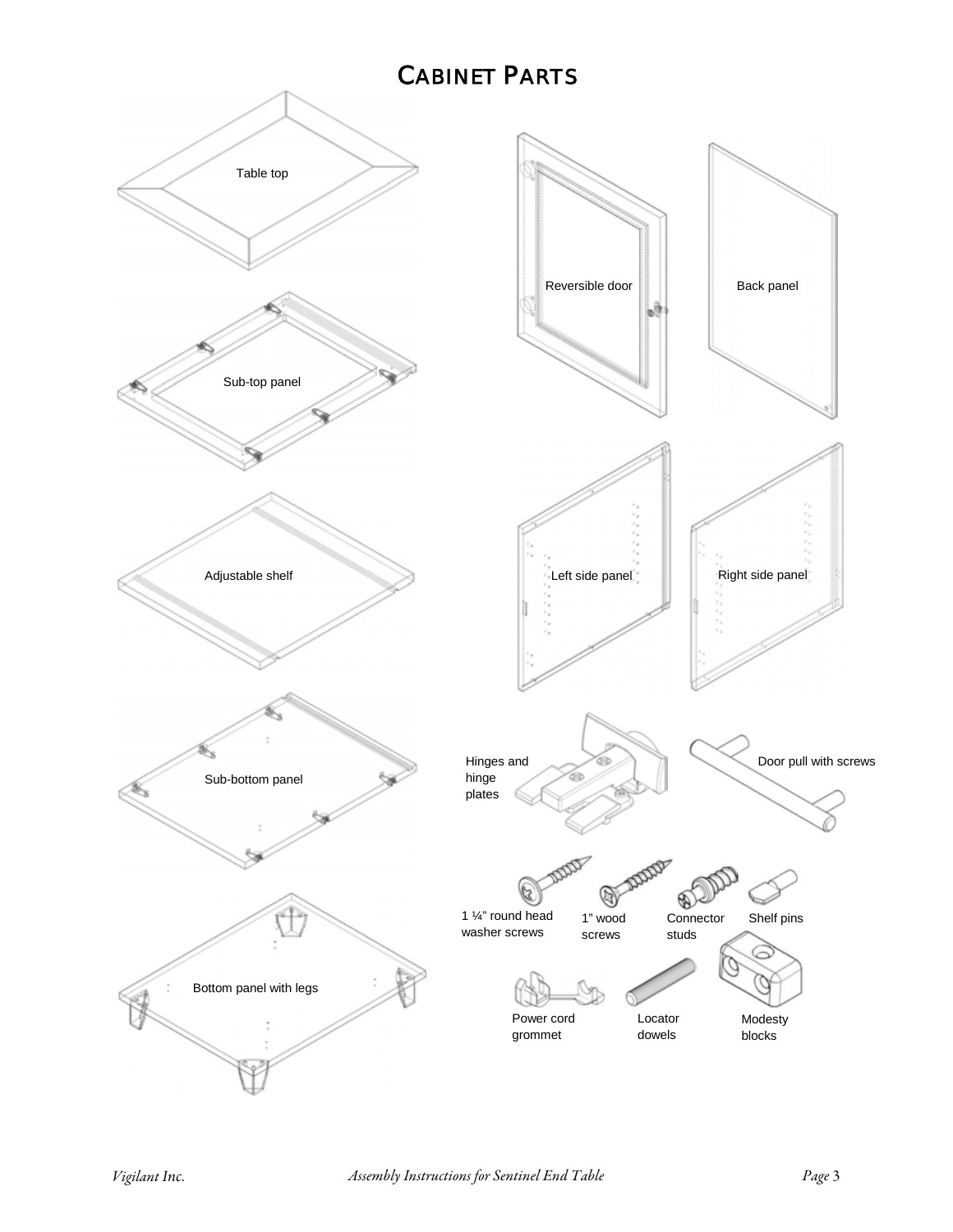**EXPLODED VIEW: CONTEMPORARY STYLE SENTINEL END TABLE** 

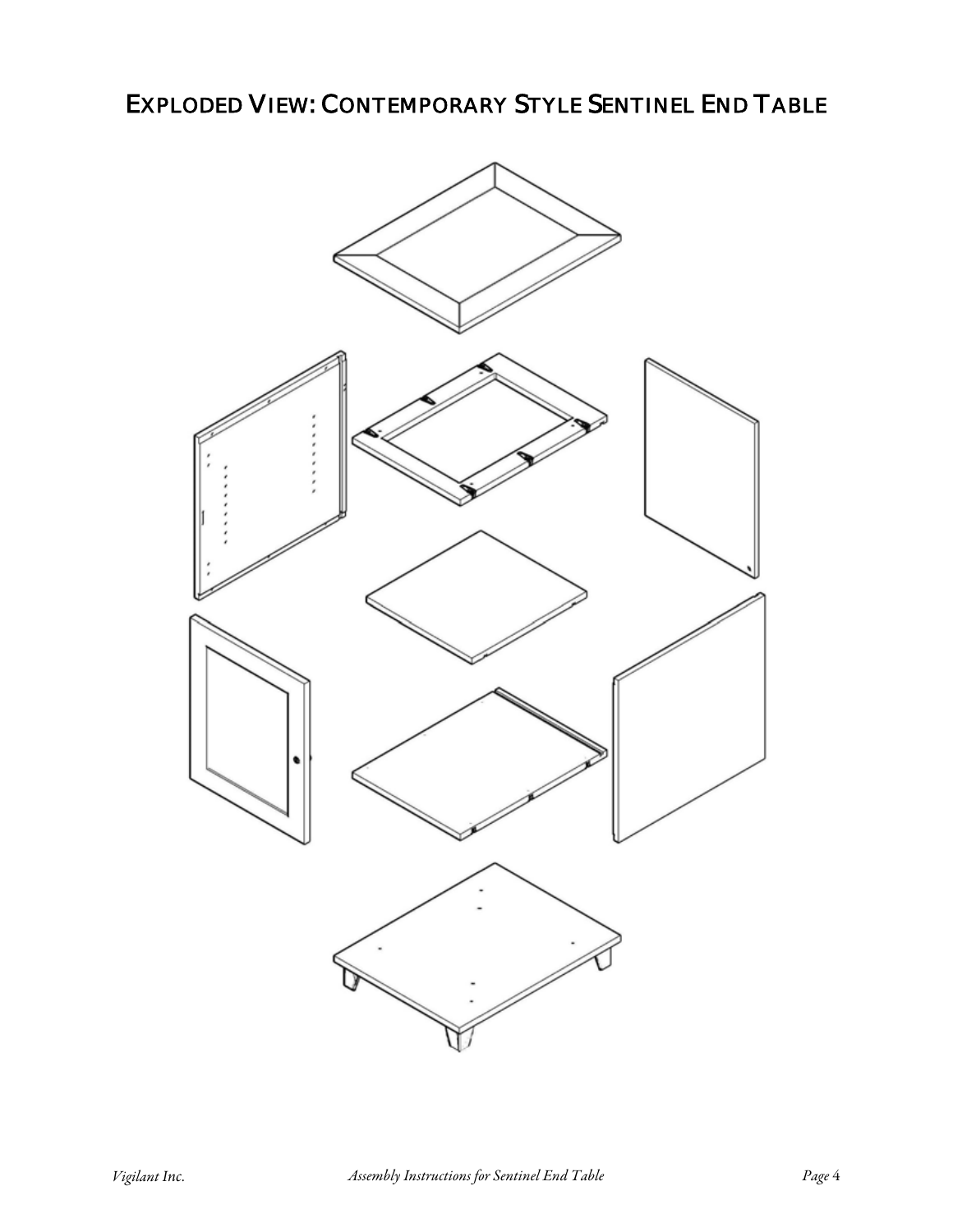### **ASSEMBLY INSTRUCTIONS**

Step 1: Locate the right side panel and lay it on a flat, scratch-free surface (such as a blanket) with the dadoes (or grooves) facing up. Insert connector studs into the six provided holes in each dado at the top and bottom of the panel. Be careful not to over-tighten the connector studs.



Step 2: Locate the sub-top panel (not the table top). Lining up the dadoes with the side panel, place each cam fitting over the connector studs on the side panel. Make sure that the cam fittings are facing to the outside of the humidor. Tighten the cam fitting around the connector studs by turning clockwise 180 degrees. DO NOT OVER-TIGHTEN. Locate the sub-bottom panel (the panel without legs) and attach to the other end of the side panel, following the same procedure.

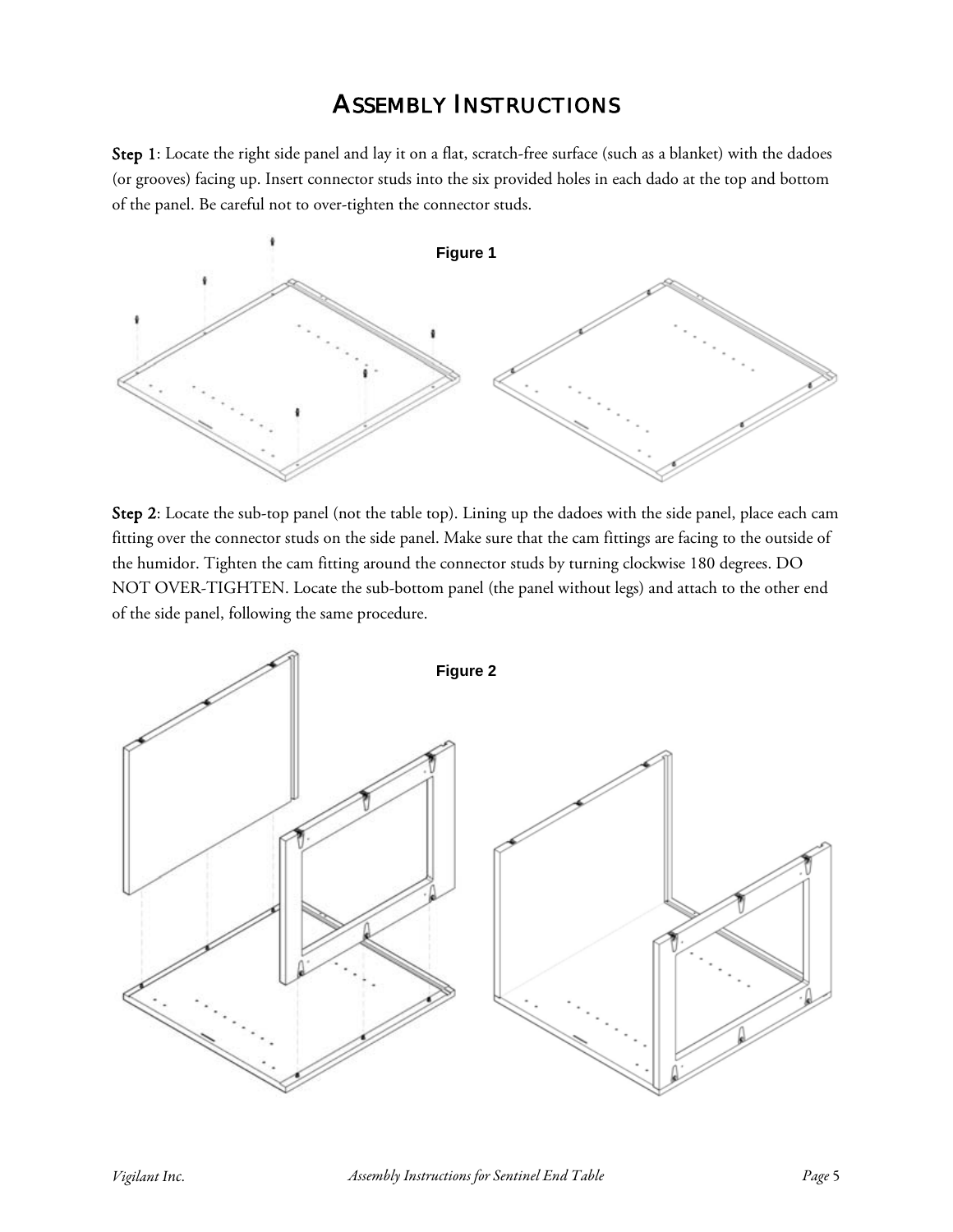Step 3: Locate the back panel and slide it into the dadoes on the top and bottom panels, making sure the finished side faces out. Slide the back down into the dado on the side panel. Note that the power cord hole in the back panel should be toward the bottom of the cabinet.



Step 4: Locate the left side panel and place on a flat, protected surface. Insert a connector stud into each of the 6 connector stud holes. Be careful not to over-tighten. Place the left side panel onto the top, bottom and back panels by aligning connector studs with cam fittings and aligning dadoes. Fit the connector studs into each cam fitting on the top and bottom panels. Tighten the cam fittings around the connector studs by turning clockwise 180 degrees. Do not over-tighten.

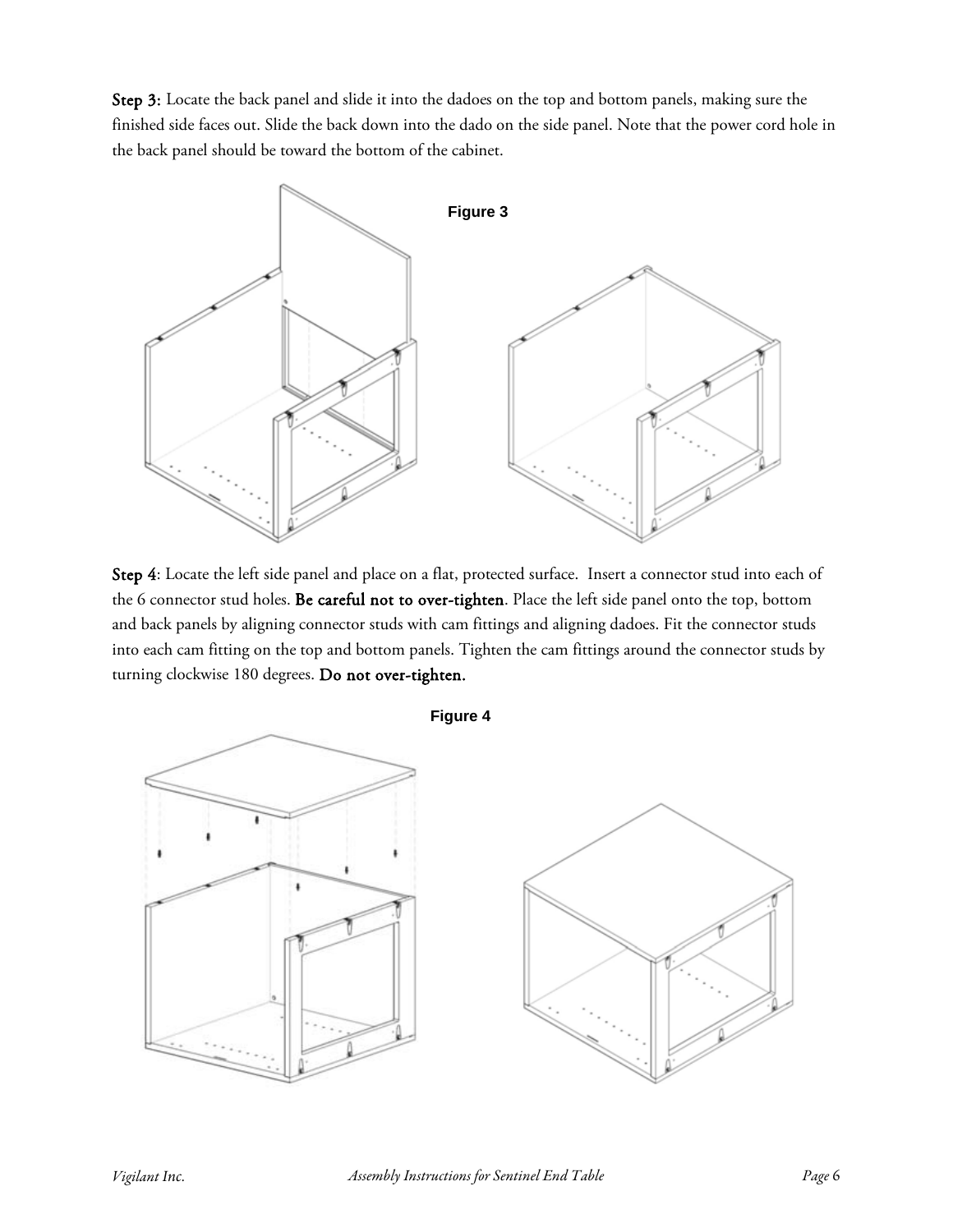Step 5: Locate modesty blocks and screws. Before attaching modesty blocks, make sure the cabinet is square. To check, measure diagonally as shown in Figure 5. Diagonal measurements should be equal. If it is not, ease cabinet by pushing slightly on corners until the measurements are equal. Once square, attach the modesty blocks: Place two modesty blocks in pre-drilled locations on the back of the cabinet assembly. Using (6) modesty block screws, attach each modesty block to cabinet sides with two screws and to the back with remaining screw.



Use a tape measure to measure the back of the cabinet diagonally. Make sure measurement a matches measurement b before applying the modesty blocks.

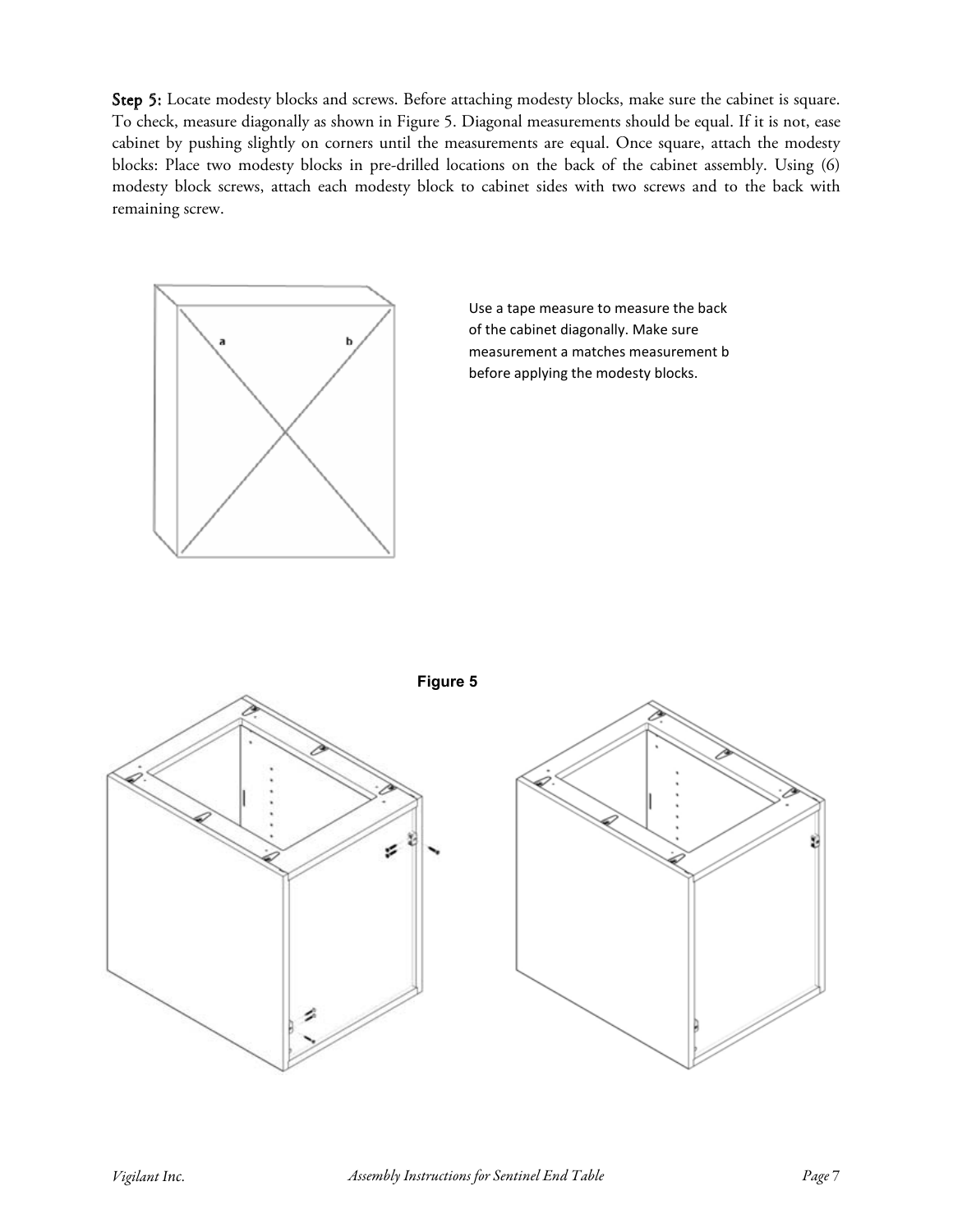Step 6: With the unit upside down, insert the 2 locator dowels into the holes on the sub-bottom panel. Locate the Contemporary style bottom panel with legs. Place bottom panel on sub-bottom panel over locator dowels. Note: bottom panel will overhang on all sides. Secure bottom panel with 4 1-1/4" screws in predrilled holes, using a screw gun or power drill with Phillips head tip.



Step 7: Carefully stand the cabinet upright. Insert 2 locator dowels in the sub-top panel. Place finished table top on the dowels, matching up holes in the tabletop. Use 4 1 ¼" screws to attach the top from inside the cabinet. The front of the tabletop will overhang by  $1 \frac{1}{2}$ "



Optional: If your cabinet has a glass top, place the glass into the grooves on the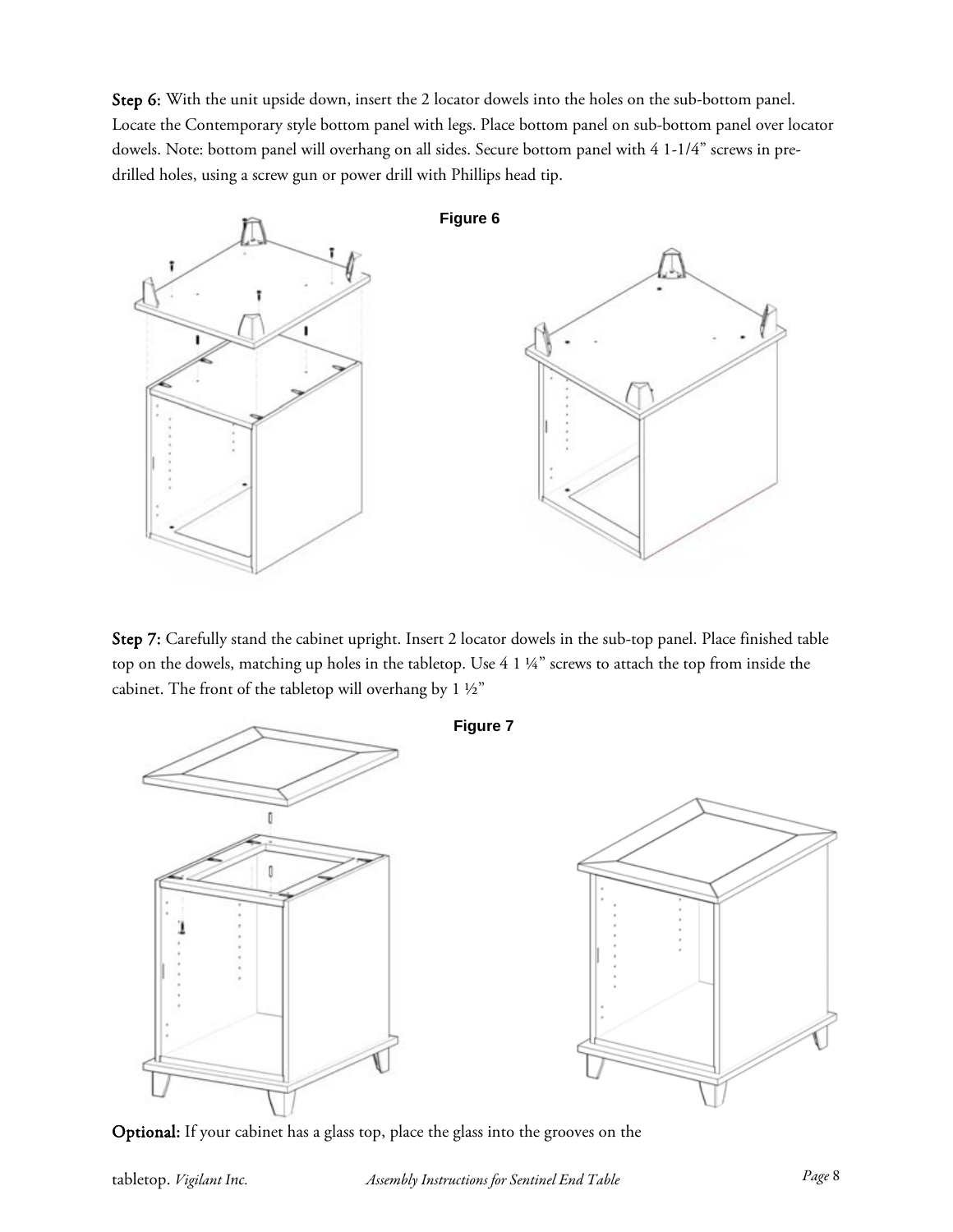#### **Step 8: Door Installation**

The versatility of the Vigilant hardware allows you to mount your door to the cabinet with the hinges on the left or the right. Therefore, you must first determine whether the hinges will be attached on the left or the right side of the cabinet. NOTE: The hinges and hinge plates are shipped connected as one unit, so be sure to notice how the plate and hinge go together as you separate the parts. Disconnect the plates from the hinges by squeezing the hinge release. (See Figure 8b, page 10.)

- Take the first hinge plate with the arrows pointing toward the front of the cabinet and insert the two black pins in the plate into the pre-drilled holes on the side of the cabinet. Note: the hinge holes do not line up with the shelf pin holes. There is a set at the top and bottom of the cabinet's side panel.
- Take the second hinge plate and repeat step 1 by inserting the black hinge plate pins into the holes near the bottom of the side panel, making sure to press the plate firmly against the cabinet side. Snap the levers closed.
- Lay the door on a flat, scratch-free surface with the hinge holes facing up. Take the first hinge, and with rectangular cover plate open, press the round part of the hinge firmly into the holes in the door and snap the rectangular plate closed.
- Repeat for the second hinge.
- Standing the door upright, open the hinges and line them up with the hinge plates on the cabinet.
- Align the barrel on the inside of the hinge arm with the two teeth on the front of the hinge plate and press the hinge onto the plate by first pushing back then down onto the plate until it snaps into place (see Figure 8a).

#### Figure 8a: Door hinge





- Repeat for the second hinge. You may need to rotate the adjustment screws on the hinge plates in order to get proper vertical alignment between the two hinges.
- Close the door and check it for proper alignment. If the door is not closing properly or does not align exactly with the cabinet front then some simple adjustments will be required.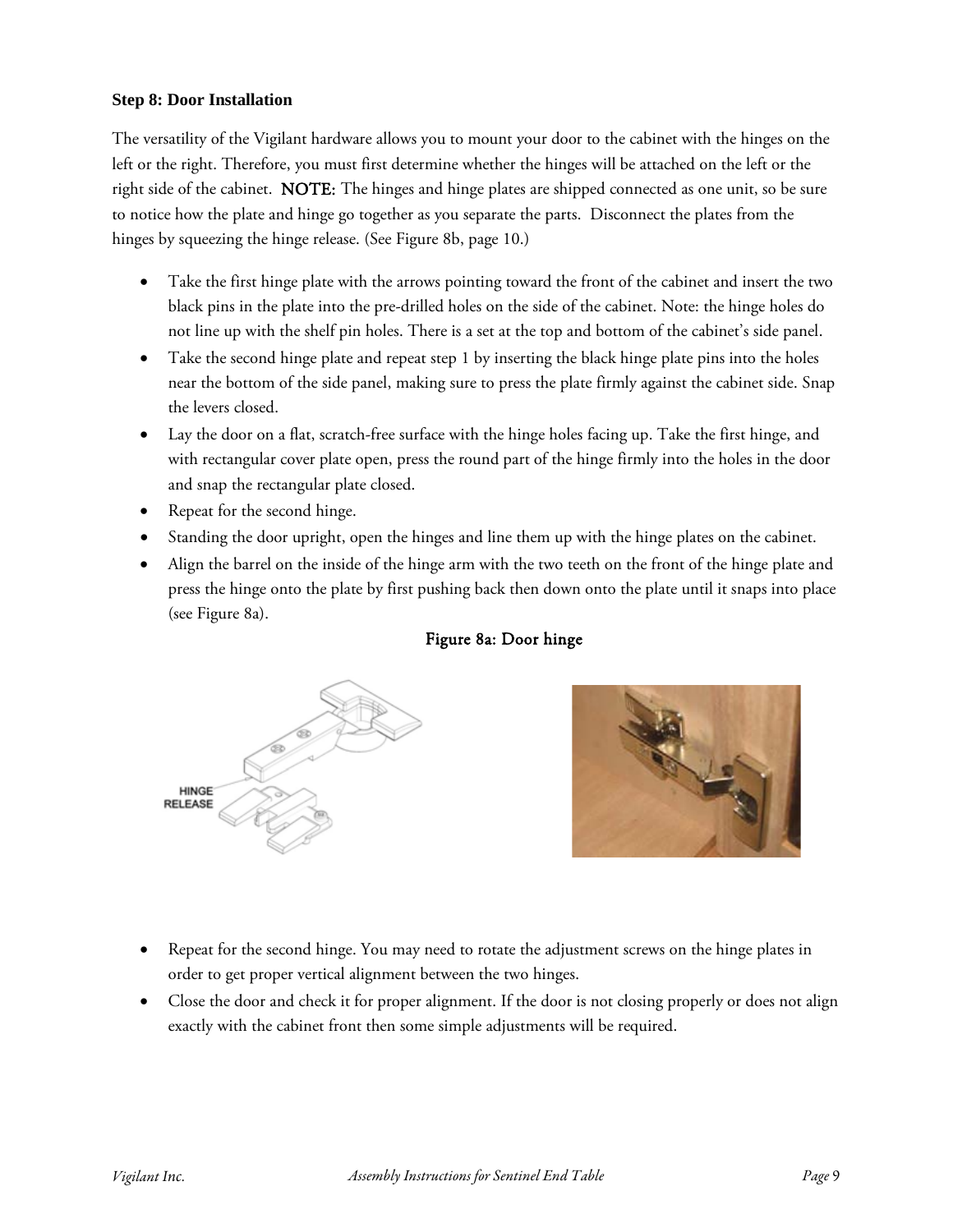



#### Adjusting the Door Position

The position of the door can be adjusted by turning the screws on the hinge plate. (See Figure 8b, below.) Line the door unit up with the sides and bottom of the cabinet, adjusting the hinge screws as necessary.

Moving the door up, down, left or right: Turn the adjustment screws on the hinge plate to bring the door up or down. Both screws must be adjusted. The screws on the front of the hinge arm move the door to the left or right. Both hinges may need adjustment to get the door exactly square to the cabinet.

Moving the door in or out: Turn the adjustment screw on the back of the hinge arm to move the door closer to the cabinet or farther away. This may be required in order to get the door to land properly on the cabinet front.



Note: The hinge illustration is for hinges located on the RIGHT side panel. If your door hinges are on the left, the up/down adjustment screw will be at the top.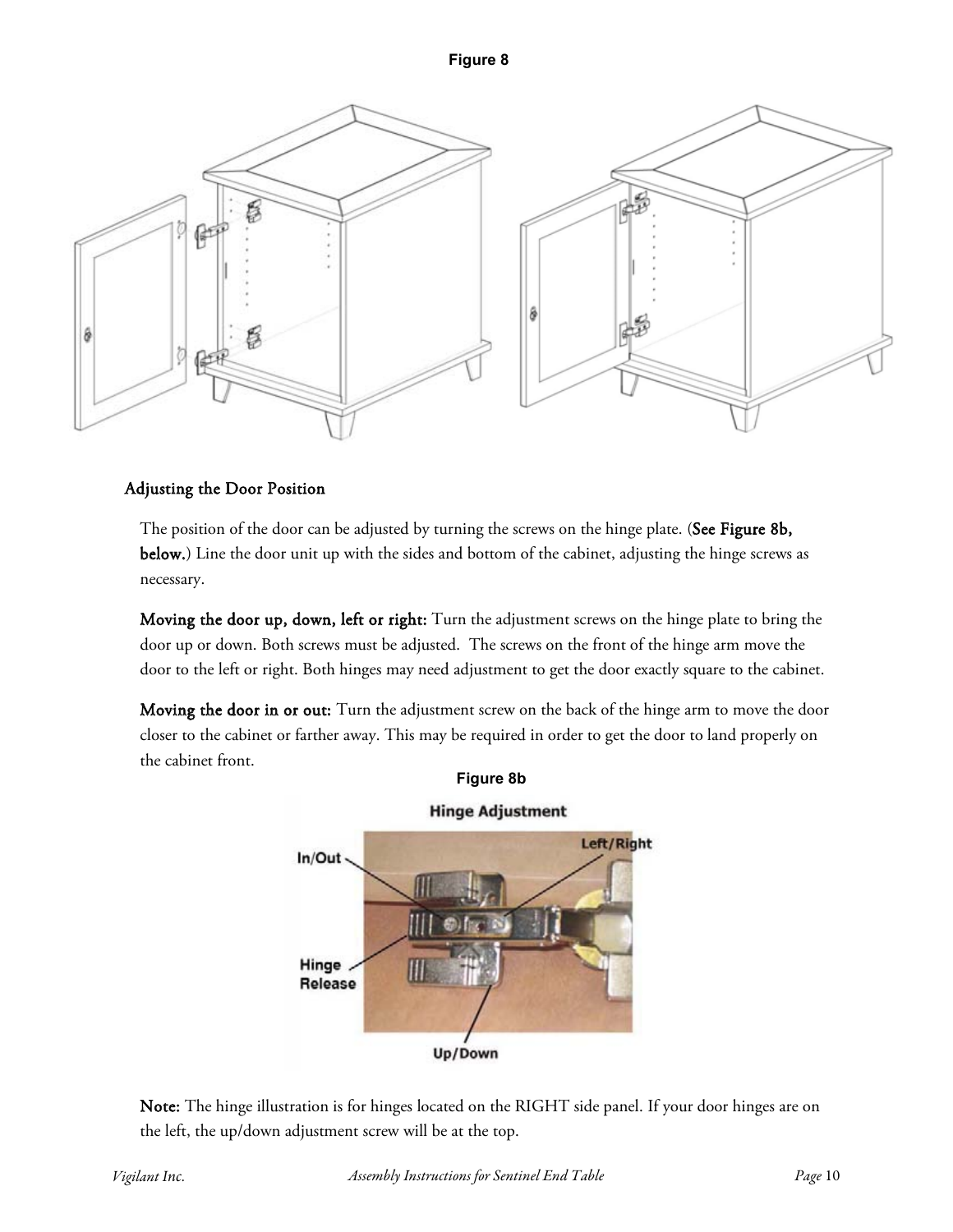#### Troubleshooting Door Position

- If door is binding on the hinge side: Turn the In/Out adjustment screws counter clockwise to move the hinge side of the door out slightly.
- If door is too far away from the cabinet on the hinge side: Turn the In/Out screw clockwise to move the door closer to the cabinet.
- If door is not closing tightly at the lock side: Turn the In/Out adjustment screws counter clockwise slightly until the door closes tightly.
- If door is not closing tightly at the bottom: Adjust the bottom hinge only. Turn the In/Out screw clockwise until the top and bottom of the door close evenly.
- If door is not closing tightly at the top: Adjust the top hinge only. Turn the In/Out screw clockwise until the door closes tightly at top and bottom.

Lock: If the lock does not engage in the slot on the cabinet side, use pliers to gently bend the lock arm inward toward the cabinet until it slides into the groove.

Door Handle: Locate the paper template for location of door hardware. (It's the last page of these instructions.) If you are printing this document, make sure you print it full size without "scaling." The measurements in inches are indicated on the template.

Using the template for location, pre-drill screw holes with a 3/16" drill bit. Be sure to place a scrap of wood on the back side of the door while pre-drilling to prevent the wood from chipping on the opposite side. Attach the door handle with the screws provided.

#### Step 9: Install shelf

Locate the adjustable shelf and four shelf pins. Insert shelf pins into the chosen position by inserting the pins into holes in the side panels. Set the shelf on top of the shelf pins so that the pins rest in the grooves on the bottom of the shelf. Note that the shelf position leaves space in the back of the cabinet so humidified air can circulate evenly.

Figure 9